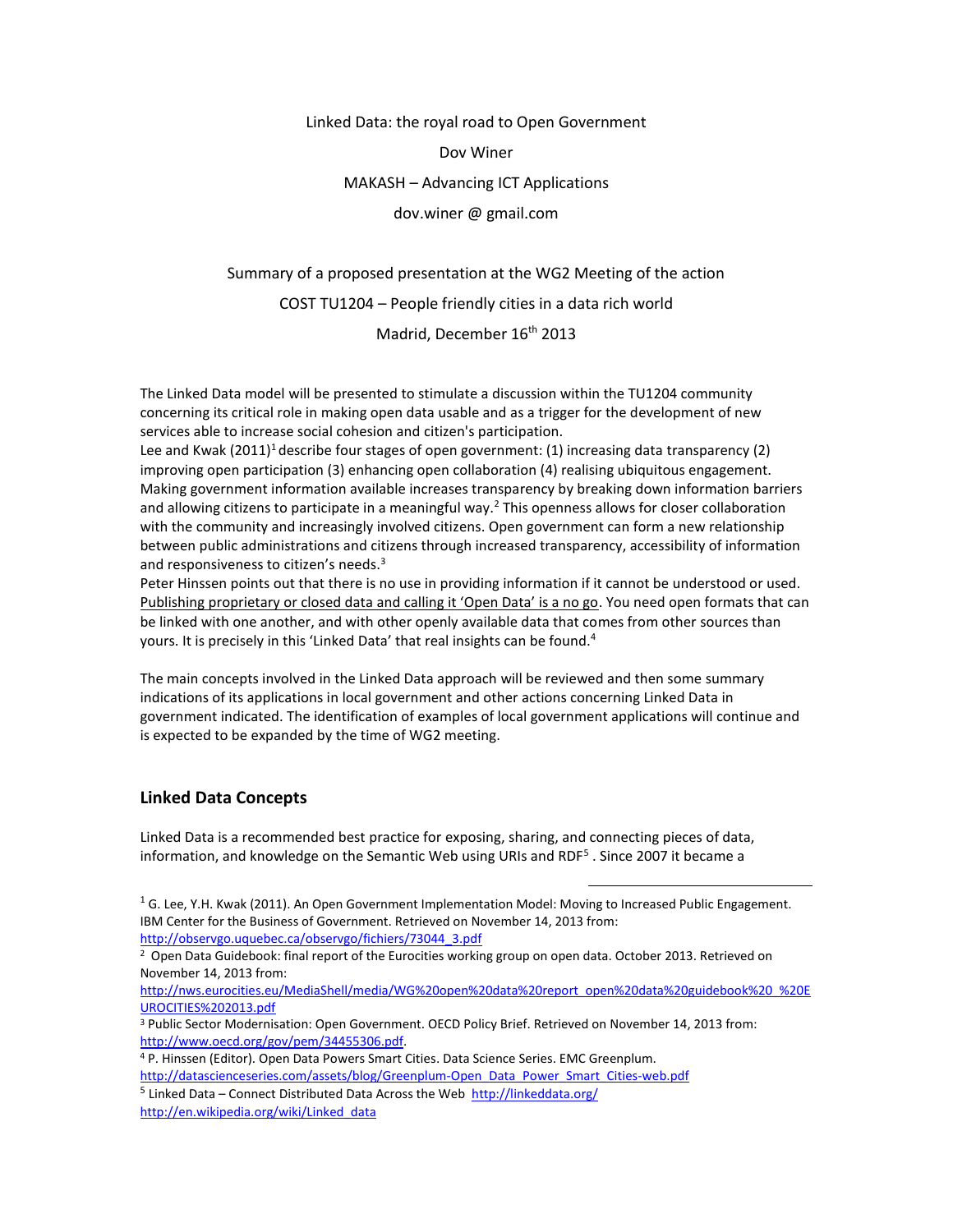bandwagon – large databases are published every week - with more than 40 billion assertions now available.

Tim Berners-Lee summarized the main Linked Data guidelines as follows<sup>6</sup>:

- Use URIs as names for things.
- Use HTTP URIs so that people can look up those names.
- When someone looks up a URI, provides useful information, using the standards (RDF, SPARQL)
- Include links to other URIs, so that they can discover more things.

The article "How to Publish Linked Data on the Web" (Bizer, Cyganiak and Heath, 2007) provide detailed instruction. Two recent articles provide a summative evaluation of the process, identify pending issues and providing reference to the software tools that can be employed: Bizer, Heath, Berners-Lee (2009); Hausenblas and Karnstedt (2010). Here I will summarily describe the basic concepts involved:

#### **URI**

A Uniform Resource Identifier<sup>7</sup> (URI) is a compact segment of characters that identifies an abstract or physical resource. The URI syntax defines a common grammar that is a superset of all valid URIs, allowing an implementation to parse the common components of a URI reference without knowing the schemespecific requirements of every possible identifier. The term "resource" is used in a general sense for whatever might be identified by a URL – electronic resources as well as human beings, corporations and books; abstract concepts can be resources, as for example types of relationships (e.g., "parent" or "employee") or numerical values. An identifier embodies the information required to distinguish what is being identified from all other things within its scope of identification.

While URIs may or may not be useful as locators in practice<sup>8</sup>, a URI scheme definition must be clear as to how it is expected to function. Schemes that are not intended to be used as locators should describe how the resource identified can be determined or accessed by software that obtains a URI of that scheme.

In many cases new URI schemes are defined as ways to translate between other namespaces or protocols and the general framework of URIs. For example the "ftp" URI scheme translates into the FTP protocol. For such schemes the description of the mapping must be complete, and in sufficient detail so that the mapping in both directions is clear: how to map from a URI into a set of protocol actions or name in the base namespace and how legal name values or protocol interactions might be represented in a valid URI.

As part of the definition of how a URI identifies a resource, a URI scheme definition should define the applicable set of operations that may be performed on a resource using the URI as its identifier.

### **HTTP URIs**

The HTTP protocol is used by web servers and clients to request representations of Web documents and send back responses. HTTP includes capabilities to offer different formats and language versions of the same Web document and this process is known as "content negotiation". This capability provides a recommended solution to the problem of access to identifiers (URI) of resources that are not documents such as persons, corporations, books, concepts. Such identifiers should be distinguished from representations of documents and photographs. This makes it possible assertions resident at distinct systems through the Semantic Web, that are made about the same object or concept, to be retrieved and processed, enabling the richness of services that may be offered.

The W3C Interest Group note of December 2008, "Cool URIs for the Semantic Web" recommends two

 $\overline{a}$ 

<sup>&</sup>lt;sup>6</sup> Tim Berners-Lee (2006). Linked Data.<http://www.w3.org/DesignIssues/LinkedData.html>

<sup>7</sup> Uniform Resource Identifier (URI): Generic Syntax.RFC 3986, January 200[5 http://tools.ietf.org/html/rfc3986](http://tools.ietf.org/html/rfc3986)

<sup>8</sup> Guidelines and Registration Procedures for New URI Schemes. RFC 4395, February 2006 (page 6) <http://tools.ietf.org/html/rfc4395>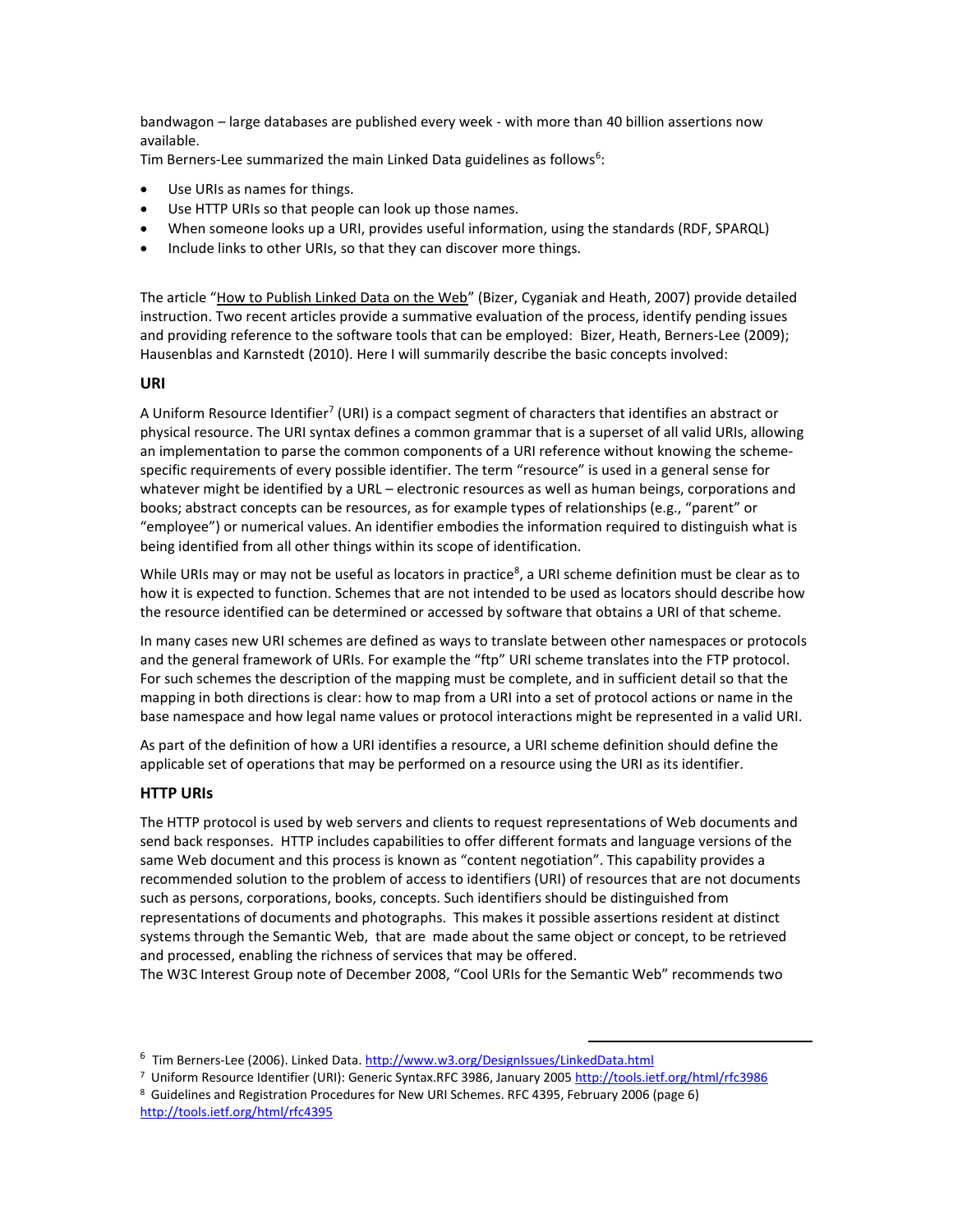approaches for making such references, Hash URIs and 303 Re-direction URIs. The following picture taken from that document nicely describes the procedure called Content Negotiation.

The URI for Alice the person is http://www.example.com/**id/alice.** The Web client that addresses this URI negotiates with the server; if the client is a human user using a regular browser the 303 redirect procedure leads him to a document that may be a description of Alice. If the client is a machine able to process RDF, it is redirected to an RDF representation of Alice that can, for example, fetched and integrated in the service that originated the lookout – a database or a mashup for example.



#### **Namespace**

Namespace is an abstract container providing context for the items (names, or technical terms, or words) it holds and allowing disambiguation o[f homonym](http://en.wikipedia.org/wiki/Homonym) items having the same name (residing in different namespaces). A namespace is also called a context, as the valid meaning of a name can change depending on what namespace applies. Names in it can represent objects as well as concepts. For many programming languages, a namespace is a context for identifiers. In an operating system, an example of namespace is a directory. It contains items which must have unique names.<sup>9</sup>

#### **RDF**

RDF (Resource Description Framework) provides a way to express simple statements about resources, using named properties and values.<sup>10</sup> It can be used to represent information about things that can be **identified on the Web**, even when they **cannot be directly retrieved** on the Web. RDF is intended for situations in which this information needs to be processed by applications, rather than being only displayed to people.

RDF is based on the idea of identifying things using Web identifiers (called Uniform Resource Identifiers, or URIs) and describing resources in terms of simple properties and property values. This enables RDF to represent simple statements about resources as a graph of nodes and arcs representing the resources, and their properties and values. This is represented in the form of subject-predicate-object expressions and are are known as *triples* in RDF terminology.

For example, one way to represent the notion "The sky has the color blue" in RDF is as the triple: a subject denoting "the sky", a predicate denoting "has the color", and an object denoting "blue". RDF is an abstract

 $\overline{a}$ 

<sup>10</sup> RDF Primer – W3C Recommendation 10 February 200[4 http://www.w3.org/TR/rdf-primer/](http://www.w3.org/TR/rdf-primer/)

<sup>&</sup>lt;sup>9</sup> Namespac[e http://en.wikipedia.org/wiki/Namespace](http://en.wikipedia.org/wiki/Namespace)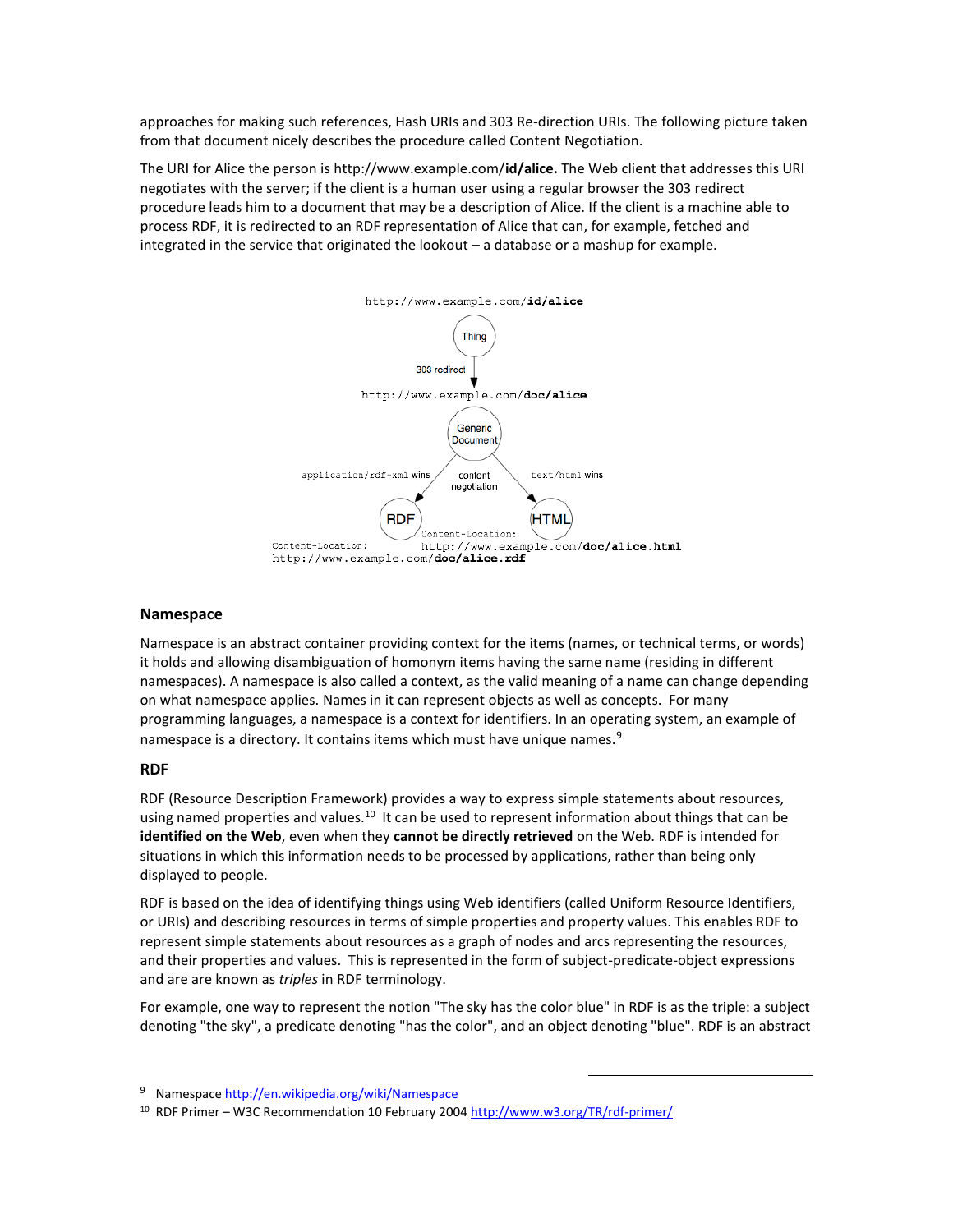model with several serialization formats (i.e., file formats), and so the particular way in which a resource or triple is encoded varies from format to format.<sup>11</sup>

A good tutorial on RDF was prepared by Ian Davis from Talis Research<sup>12</sup>. The following example is taken from this tutorial.

In a relational database model the intersection of a row and a column in a table gives the value of a property (in the example below the Title) for a given thing (the book whose ISBN is 0596000480). The *book* has a *title* with a value of *"Javascript"*

| isbn       | title                | author                | publisherID | Pages    |
|------------|----------------------|-----------------------|-------------|----------|
| 0596002637 | <b>Practical RDF</b> | <b>Shelley Powers</b> | 7642        | 350      |
| 0596000480 | <b>JavaScript</b>    | David Flanagan        | 3556        | 936      |
| $\cdots$   | $\sim$               | $\cdots$              | $\cdots$    | $\cdots$ |
| $\cdots$   | 1.11                 | $\cdots$              | $\cdots$    |          |
|            | 1.11                 |                       |             |          |

This is the essence of RDF: the (s,p,v) triple



An (s,p,v) triple can be viewed as a labeled edge in a graph. Nodes in graph are things, arcs are relationships between things. Such graphs are amenable to graph algebraic operations like those described in the specifications of the RDF query language, SPARQL<sup>13</sup>

<sup>11</sup> Resource Description Framework – Wikipedia entry -

[http://en.wikipedia.org/wiki/Resource\\_Description\\_Framework](http://en.wikipedia.org/wiki/Resource_Description_Framework)

<sup>13</sup> SPARQL Query Language for RDF – W3C Recommendation 15 January 2008 - [http://www.w3.org/TR/rdf-sparql](http://www.w3.org/TR/rdf-sparql-query/)[query/](http://www.w3.org/TR/rdf-sparql-query/)

 $\overline{a}$ 

<sup>&</sup>lt;sup>12</sup> An Introduction to RDF by Ian Davis, Talis Information Ltd,<http://research.talis.com/2005/rdf-intro/>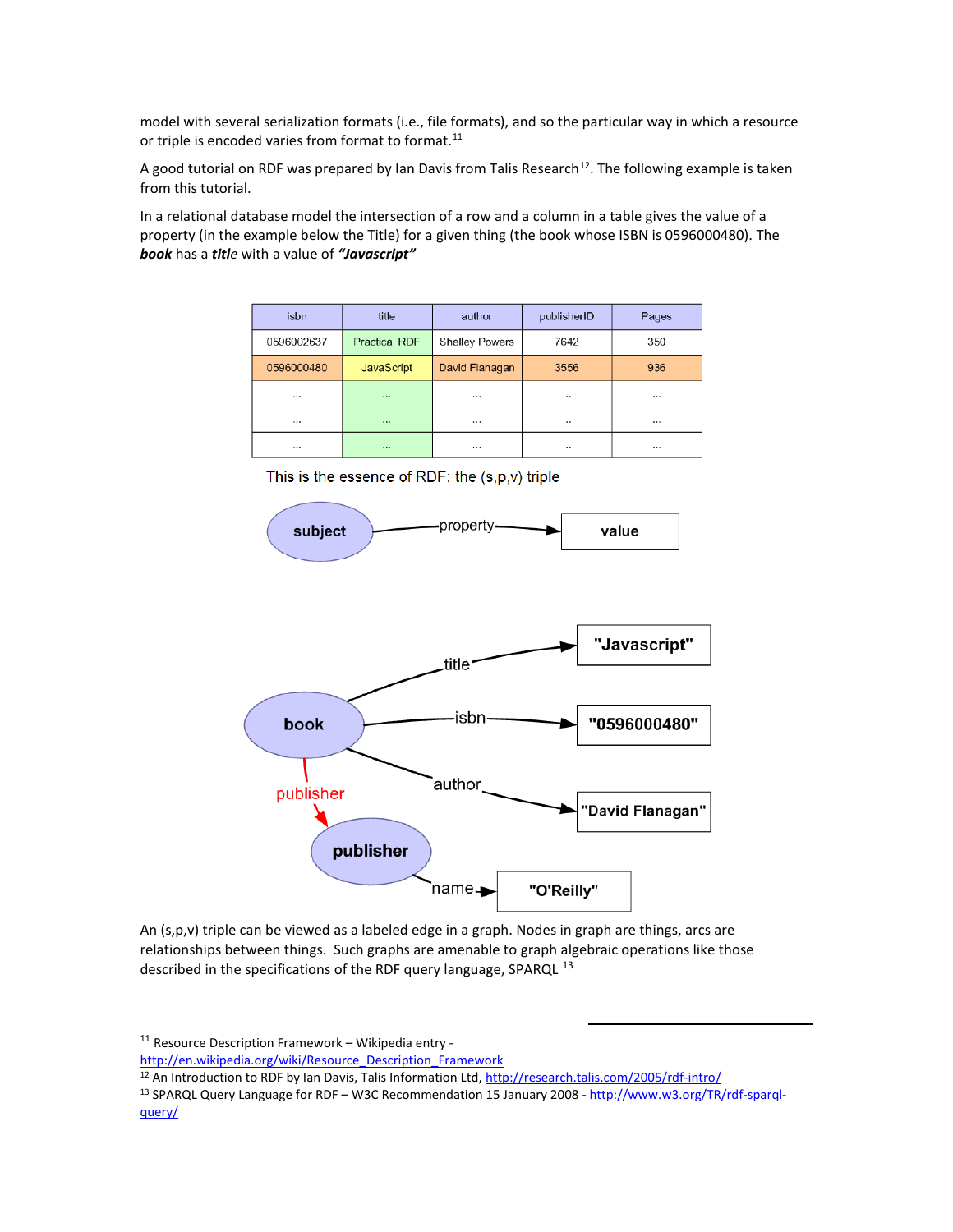## **Linked Data in Local Government**

### **1. Putting Government Data Online by Tim Berners-Lee<sup>14</sup>**

Government data is put online typically for 3 reasons:

- 1. Increasing citizen awareness of government functions to enable greater accountability;
- 2. Contributing valuable information about the world; and
- 3. Enabling the government, the country, and the world to function more efficiently.

Each of these purposes is best served by using Linked Data techniques. In general Linked Data is:

**Open**: Linked Data is accessible through an unlimited variety of applications and applications because it is expressed in open, non-proprietary formats.

**Modular**: Linked Data can be combined (mashed-up) with any other piece of Linked Data. For example, government data on health care expenditures for a given geographical area can be combined with other data about the characteristics of the population of that region in order to assess effectiveness of the government programs. No advance planning is required to integrate these data sources as long as they both use Linked Data standards.

**Scalable**: It's easy to add more Linked Data to what's already there, even when the terms and definitions that are used change over time.

The essential message is that whatever data format people want the data in, and whatever format they give it to you in, you use the RDF model as the interconnection bus. That's because RDF connects better than any other model.

- It uses URIs and so allows linking of things and concepts
- It allows separate systems designed independently to be later joined at the edges
- It allows interoperability to be added where cost-effective
- It allows any data to be expressed in a mixture of vocabularies.

That's enough about why it is useful. That is elaborated elsewhere, but it can be difficult for those familiar with other technologies to understand the difference. Sometimes it is better just to do it.

# 2. W3C Government Linked Data (GLD) Working Group<sup>15</sup>

The mission of the W3C Government Linked Data (GLD) Working Group<sup>16</sup> is to provide standards and other information which help governments around the world publish their data as effective and usable Linked Data using Semantic Web technologies. The group, a part of the eGovernment Activity<sup>17</sup> and closely connected with the Semantic Web Activity, will collect and make available information about government Linked Data activities around the world.

 $\overline{a}$ 

<sup>1</sup>[4](http://www.w3.org/DesignIssues/GovData.html) <http://www.w3.org/DesignIssues/GovData.html>

<sup>1</sup>[5](http://www.w3.org/2011/gld/wiki/Main_Page) [http://www.w3.org/2011/gld/wiki/Main\\_Page](http://www.w3.org/2011/gld/wiki/Main_Page)

<sup>1</sup>[6](http://www.w3.org/2011/gld/) <http://www.w3.org/2011/gld/>

<sup>1</sup>[7](http://www.w3.org/2007/eGov/) <http://www.w3.org/2007/eGov/>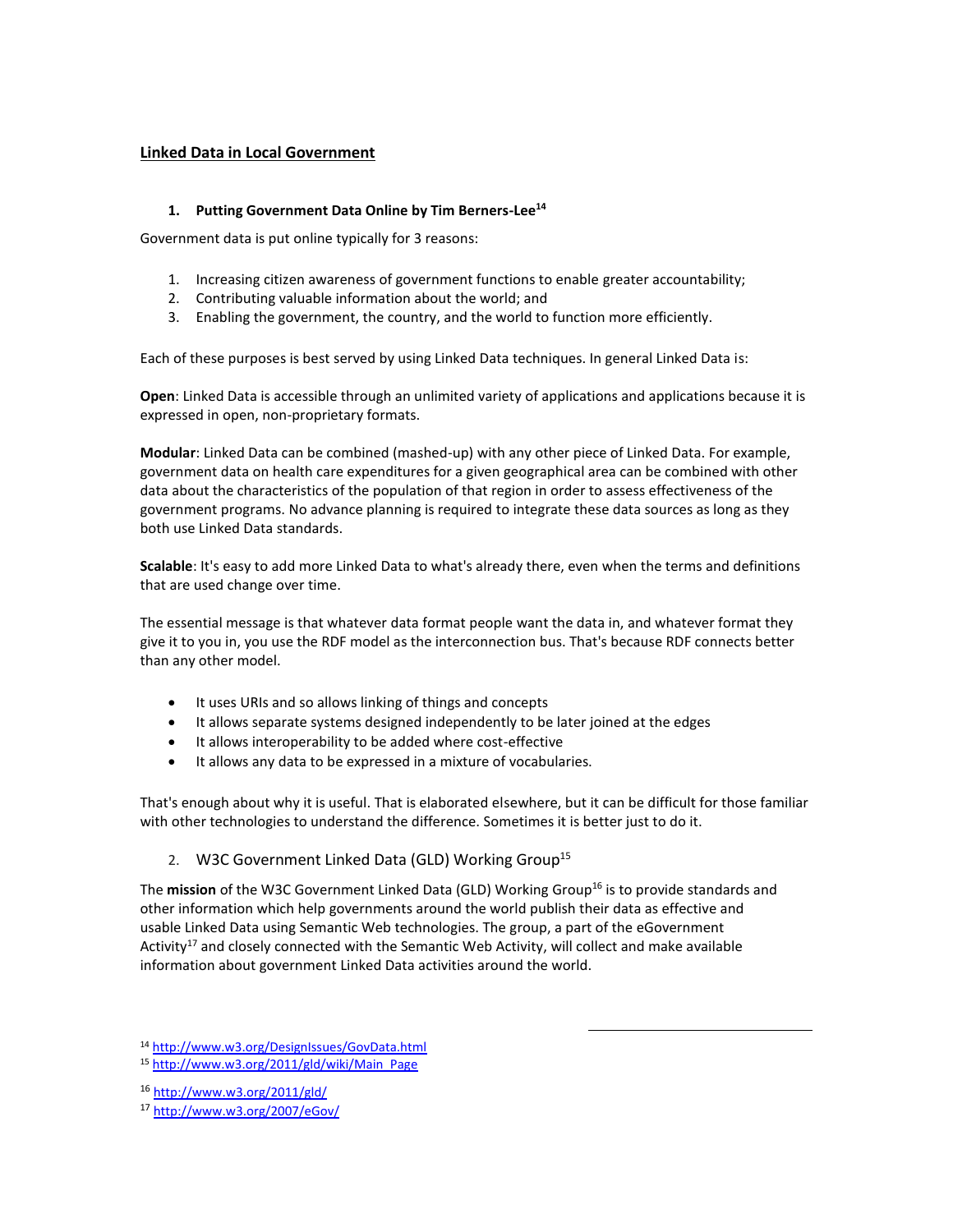### **3. Open Data Communities: Open Access to Local Data**

This site of the UK Department for Communities and Local Government's official Linked Open Data site<sup>18</sup> provides a selection of statistics on a variety of themes including Local Government finance, housing and homelessness, wellbeing, deprivation, and the department's business plan as well as supporting geographical data. All of the data is available as fully browsable and queryable Linked Data, and the majority is free to re-use under the Open Government Licence.

# **4. Local Government Association: Local Transparency/Spending<sup>19</sup>**

## Linked data: making better use of data $^{20}$

Local [Government](http://doc.esd.org.uk/LocalGovernmentServiceList/3.11.html) Service List – on the Electronic Service Delivery (ESD) Standards website

A general 'ontology', or 'linked data schema', for payments has been devised by the Local e-Government Standards Body and data.gov.uk. This can be used to define local expenditure data. Publishing the data according to a given standard – as proposed in the template in appendix A – will help to build a linked data set and make use of linkages to other datasets, such as the Local Government Service List.

### Guide to the [payments](http://data.gov.uk/resources/payments) ontology – on data.gov.uk

The Electronic Service Delivery (ESD) Toolkit is developing and hosting a simple tool to express spending data as open linked data. The tool will also convert data into a linked data format.

The ESD Toolkit already provides datasets that enable local authorities to compare performance to a consistent standard. Local authorities may find these useful to compare their service performance and improve services. The ESD Toolkit also links to other datasets and sources – for example sociodemographic and lifestyle data provided – such as 'output area classification' (OAC), Mosaic or Acorn.

The pilot ESD Toolkit Linked Data Tool is freely available to local authorities. You can access it, and a sample spreadsheet used for upload, on the ESD Toolkit website. The tool will allow you to upload expenditure data in CSV format according to the expenditure template (see [Appendix](http://localspending.readandcomment.com/4-linked-data-making-better-use-of-data-2/#id.5i5j1nfm7dn6) A). The tool will link the data to other information held in the Toolkit by other organisations. Examples of this include authority type, total expenditure, local authority service code. It will then output the data in linked format.

### [Payments](http://www.esd.org.uk/opendata) open data – on the ESD Toolkit

With this additional information linked to the expenditure data, further analysis can be carried out on expenditure type. For example you could compare expenditure in a service area with another local authority, or compare company spend with those in other authorities etc.

### **5. Zaragoza**

Since 2003, the city of Zaragoza<sup>21</sup> has been developing an ambitious project, the aim of which is to become a knowledge society. The project covers a wide variety of areas ranging from the implementation of telecommunication infrastructures to Electronic Administration and the encouragement of entrepreneurship and innovation. Some of the purposes of its programme for Knowledge Society Development include:

 $\overline{a}$ 

Use the new technologies to provide more efficient public services.

<sup>1</sup>[8](http://opendatacommunities.org/) <http://opendatacommunities.org/>

<sup>1</sup>[9](http://localspending.readandcomment.com/) <http://localspending.readandcomment.com/>

<sup>&</sup>lt;sup>2[0](http://localspending.readandcomment.com/4-linked-data-making-better-use-of-data-2/)</sup> <http://localspending.readandcomment.com/4-linked-data-making-better-use-of-data-2/>

<sup>&</sup>lt;sup>21</sup> Open government strategy in the Digital City 2012-2015. Smart Citizenship, Ayuntamiento Zaragoza, June 2012. Retrieved on November 14, 2013 from[: http://www.zaragoza.es/contenidos/sectores/tecnologia/Estrategia-Ciencia-](http://www.zaragoza.es/contenidos/sectores/tecnologia/Estrategia-Ciencia-Tecnologia-en.pdf)[Tecnologia-en.pdf](http://www.zaragoza.es/contenidos/sectores/tecnologia/Estrategia-Ciencia-Tecnologia-en.pdf)